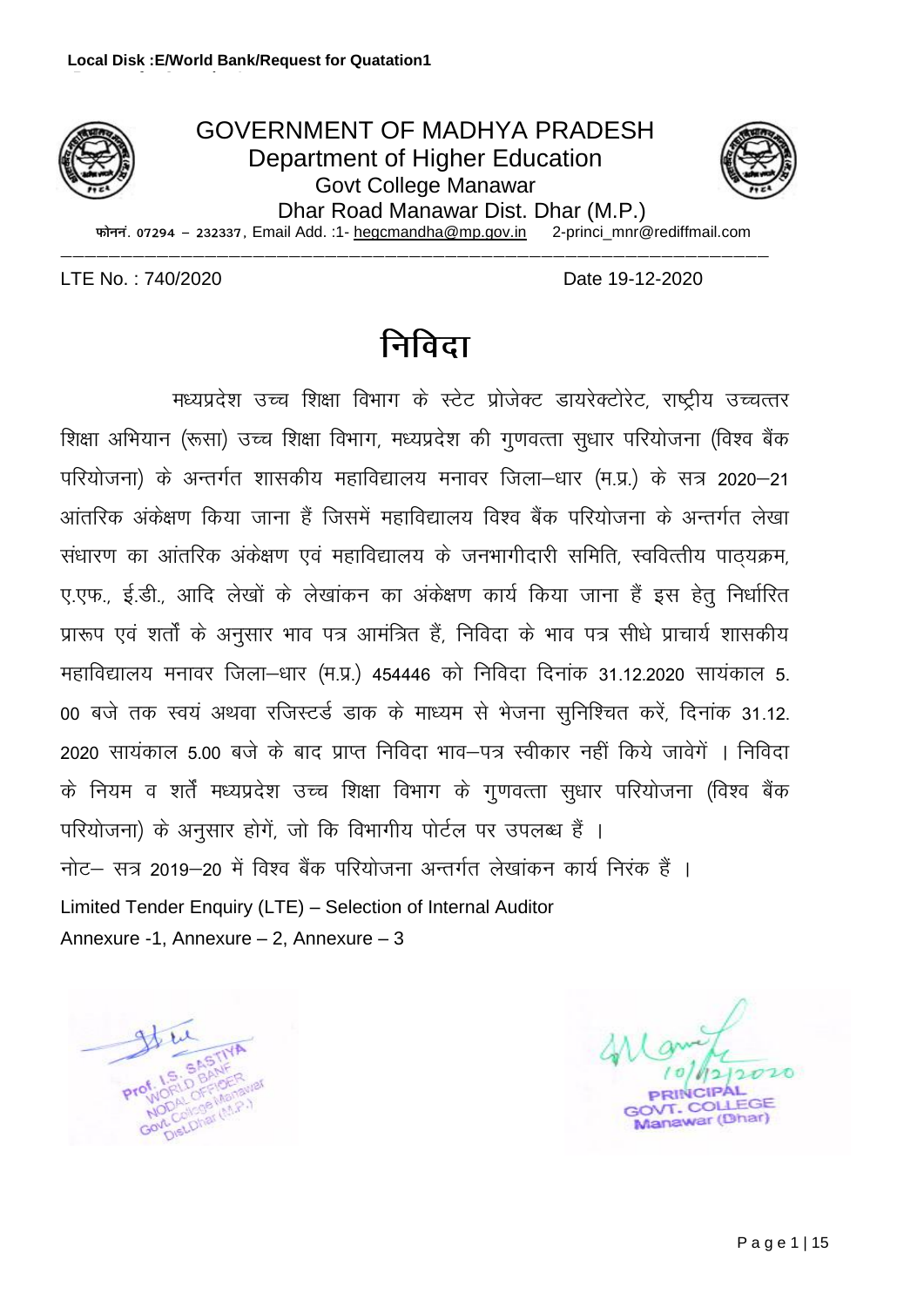# GOVERNMENT OF MADHYA PRADESH Department of Higher Education Govt College Manawar Dhar Road Manawar Dist. Dhar (M.P.)



फोननं. 07294 - 232337, Email Add. :1- hegcmandha@mp.gov.in 2-princi\_mnr@rediffmail.com

&&&&&&&&&&&&&&&&&&&&&&&&&&&&&&&&&&&&&&&&&&&&&&&&&&&&&&&&&&&

# **REQUEST FOR QUOTATION**

LTE No. : 740/2020 Date 19-12-2020

To,

INTERNAL AUDIT QUOTATION OF WORLD BANK BUDGHT ONLY -------------------------------------------------------

-------------------------------------------------------

Dear Sir,

Sub : Request for submission of Proposal for Consulting Services for Selection of Agency for Internal Audit of Accounts by Chartered Account Firms for the Govt College Manawar World Bank Funded Project Account – Reg

Please Submit your offer for the Services indicated in the enclosed annexure.

- 1. The Proposal shall be in sealed cover duly super-scribed as in clause No. 10 below and should reach this office as per the following Details and submission of Govt. College Manawar Dist Dhar (M.P.)
- 2. CA Agency shall note that the Bid Security in NIL for the Proposal. CA agency shall submit the proposal in sealed Cover as per the instructions herein and Cover that do not bear the superscription, as at clause :Superscriptions" will be returned unopened. CA Agency to submit the complete Limited Tender Enquiry document without any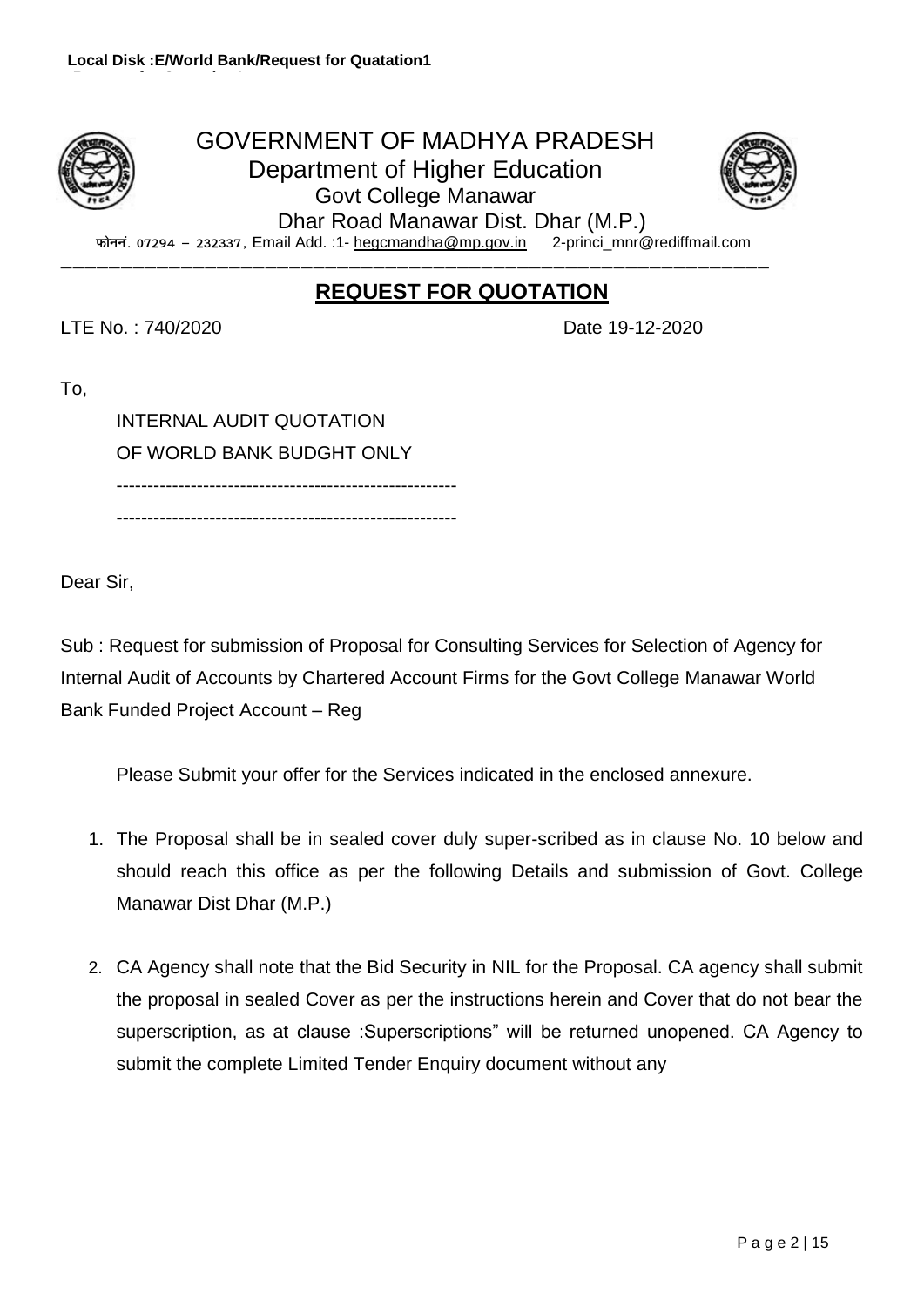changes, to submit along with the Price schedule as attached at Annexure 1 duly filled with all the details signed, Sealed

LTE Proposal will be opened in presence of the representative of the CA Agency, who may like to be present.

### **1 PRICES:**

The prices quoted are on firm basis, the services are to be provided at the College premises, inclusive of GST and levies wherever applicable, insurance charges for the working team, to cover the transport Logistics to the Colleges. Even though composite prices are quoted, the breakup of all the GST, shall be clearly furnished in the Annexure-1, Price Schedule. It is the responsibility of the CA Agency to inform the correct rates of GST on the services prevailing at the time of tendering and Minimum price Rs 40,000/- (Forty Thousand ) for whole work.

# **2 PAYMENT:**

The following terms of payment only are acceptable. Tenders received stipulatingthe payment terms other than the following payment terms will be summarily rejected.

- a. 90% payment of the due price will be paid within 30 days after receipt of the Quarterly Audit Report for the Previous Quarter completed duly inspected by the College's Authorized Representative(s) and on receipt of the CA Agency 's Invoice in duplicate copy.
- b. The remaining 10% payment will be paid along with the consecutive Quarterly Invoice.

When CA Agency do not at any time, fulfill the obligations in rectifying of the defective Audit report in part or whole, promptly to the satisfaction of the College, College reserves the right not to accept the Invoices against subsequent deliverable Quarterly Report prepared by the CA Agency delivered to the College.

# **3 ACCEPTANCE:**

It is not binding on College to accept the lowest or any Proposal. The College reserves the right to place orders for technically Qualified as per the Eligibility Criteria as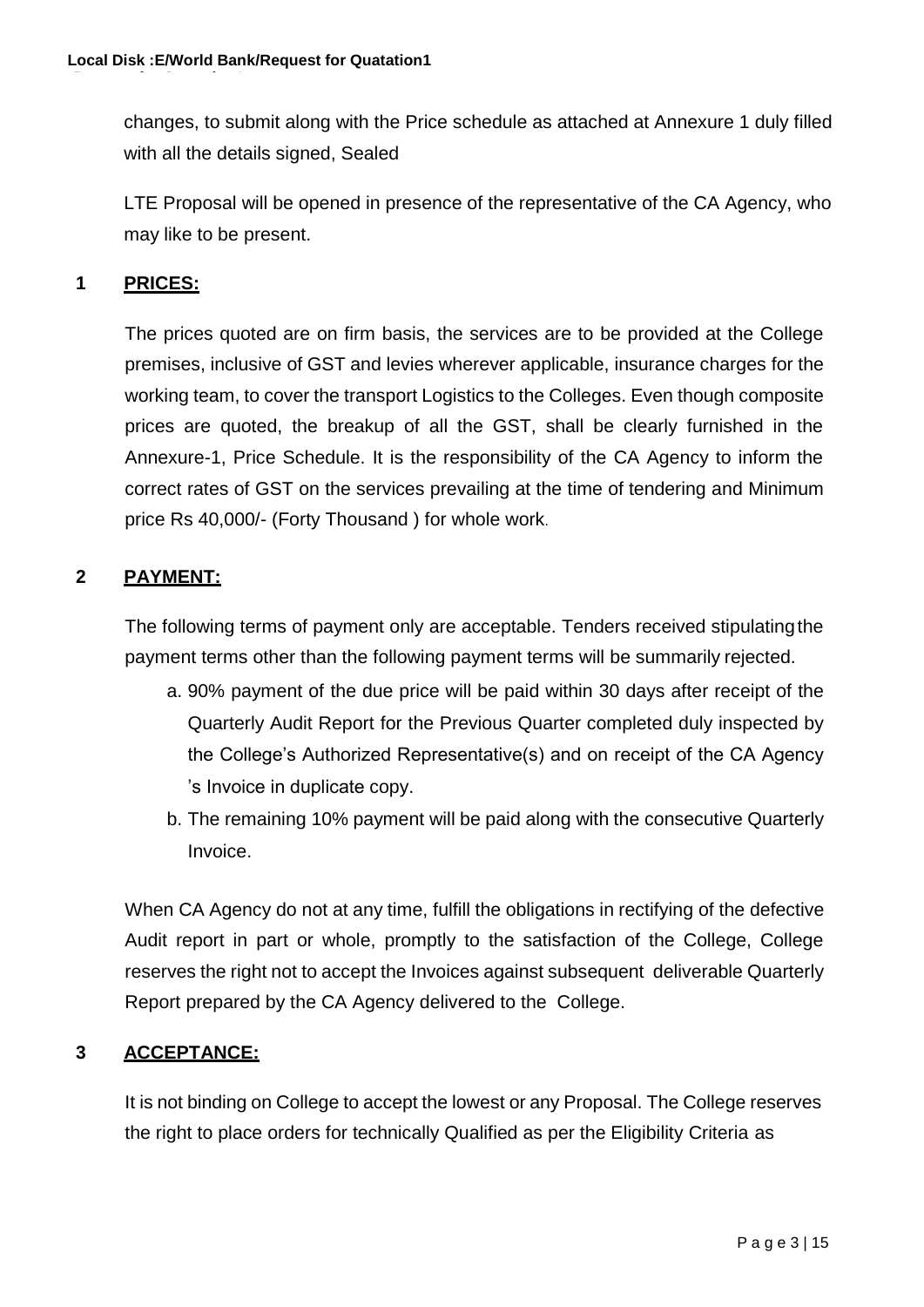specified in the Scope of Work. The no of Quarterly Audit is subject to modification at the time of placing the order.

#### **4 DELIVERY:**

The delivery of the Audit Reports shall be made as specified in the Scope of work. Without limiting any other rights or obligations of the parties hereunder, if the CA Agency is unable to deliver the Audit Reports by the delivery date(s) stipulated, the CA Agency shall immediately consult College to determine the most expeditious means for delivering the Audit Reports.

#### **5 BID SECUIRTY: Not Applicable**

#### **6 VALIDITY OF OFFER:**

The offer shall be kept valid for 90 days from the date of opening of the tender.

#### **7 SUPERSCRIPTIONS:**

#### **To be mentioned by the CA Agency on the Sealed Envelope**

- a. LTE No------ , due on (insert date)
- b. Bid Security- Not Applicable
- c. College terms of payment accepted. YES/NO

The sealed cover without **SUPERSCRIPTION** as mentioned above and any omissions thereof will be **RETURNED UNOPENED**.

- **8** College is not responsible for any kind of delay in receipt of Proposal.
- **9** The Internal Auditor should not be statutory Auditor of same HEIs.

#### **10 SELECTION CRITERIA**

The College shall use the criteria and methodologies listed in M.P.Bhandar Kray Niyam to determine the Most Advantageous Bid by calling three or more Bid Quotations. The Most Advantageous Bid Quotation is the Bid Quotation of the CA Agency that meets the qualification criteria and whose Bid has been determined to be:

1 Substantially responsive to the bidding document, and

2 The lowest evaluated cost.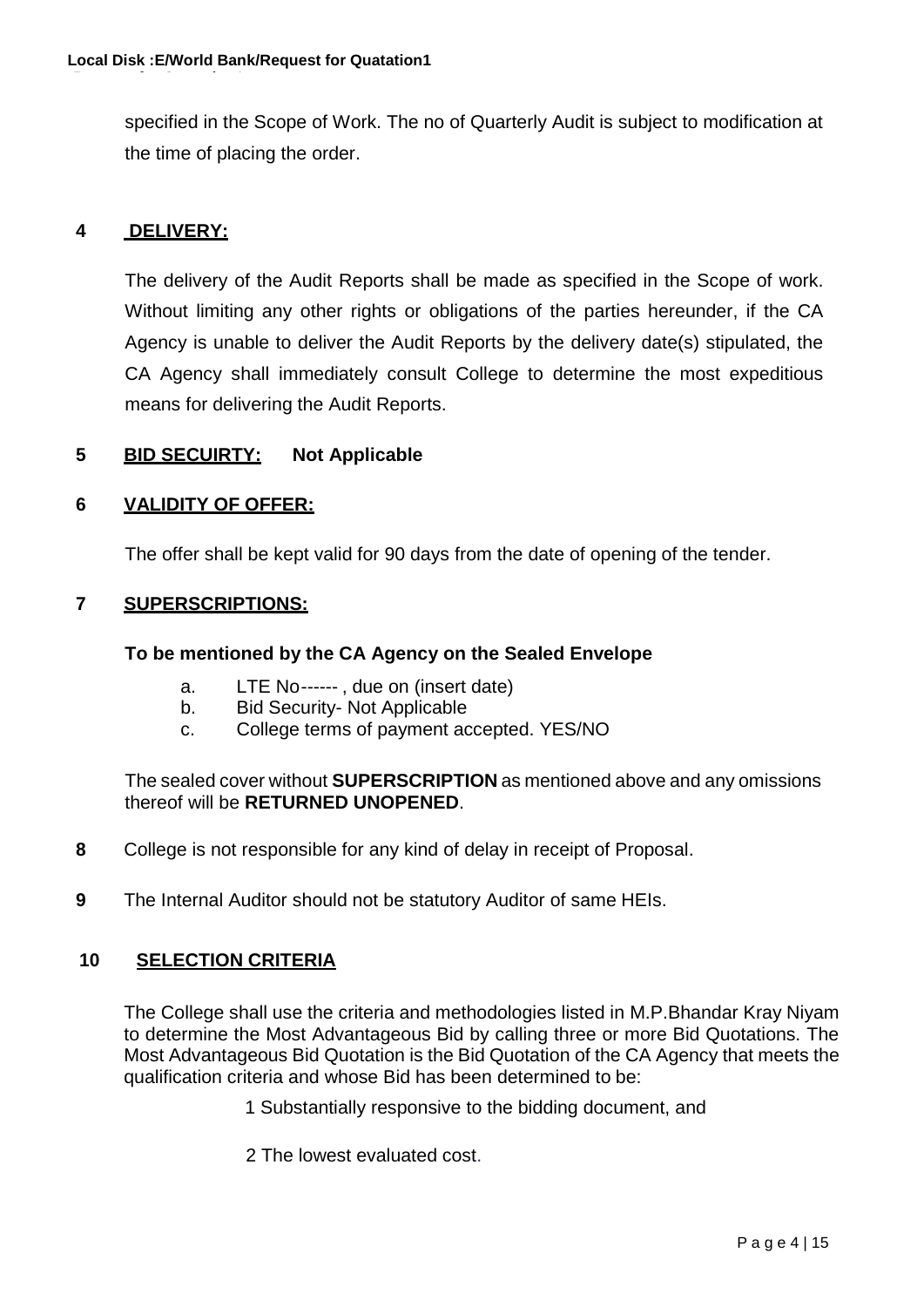Local Disk : E/World Bank/Request for Quatation1

#### 12 (A) Eligibility Criteria

The CA Agency shall furnish documentary evidence that meets the following Eligibility criteria (s):

×

CA Firm should have an Average Annual turnover during the last 3 financial years in the Audit works only (FY 2018-19 – 2019-20, 2020-21) for a Value of Rs 3 Lakhs (Rupees Three Lakhs only)

The CA Firm should have Experience of Chartered Accountant -Partner /Proprietor to have minimum of 3 years' Experience as on bid Submission.

A self-declaration from the firm to the effect that the firm including the partners of the  $\overline{2}$ firm has not been found guilty of professional/other misconduct by the Institute of Chartered Accountants of India under First and Second Schedule of the Chartered Accountants Act 1949 or is one against whom no disciplinary sanction order has been passed by the Public Companies Accounting Oversight Board

The CA Firm should have never been blacklisted /barred (temporary or permanent) disqualified by any regulatory /statutory body / public sector undertaking in India or internationally.

The CA Agency must give above declarations to this effect on its letterhead.

- The CA Agency must have valid GST registration and PAN as on the date of submission 3 of bid.
- The Internal Auditor should not be statutory Auditor of same HEIs.  $\overline{4}$

#### $13$ **Documentary Evidence**

The CA Agency shall furnish documentary evidence to demonstrate that the Non Consulting Services it offers meet the following usage requirement:

٠

۷

Number of team members for the project with their experience. Brief description of ownership details, objectives of the firm, total manpower strength, availability of appropriate professional<br>staff infrastructure etc. staff, infrastructure etc.

[Dr. R.C.Pantel]

**Principal** Govt College Manawar Disc Dhar (M.P., Phone Manaw

Attached:

Price Schedule Format- Annexure-1 Scope of Work - Annexure- 2 Report Format- Annexure-3

Page 4 | 15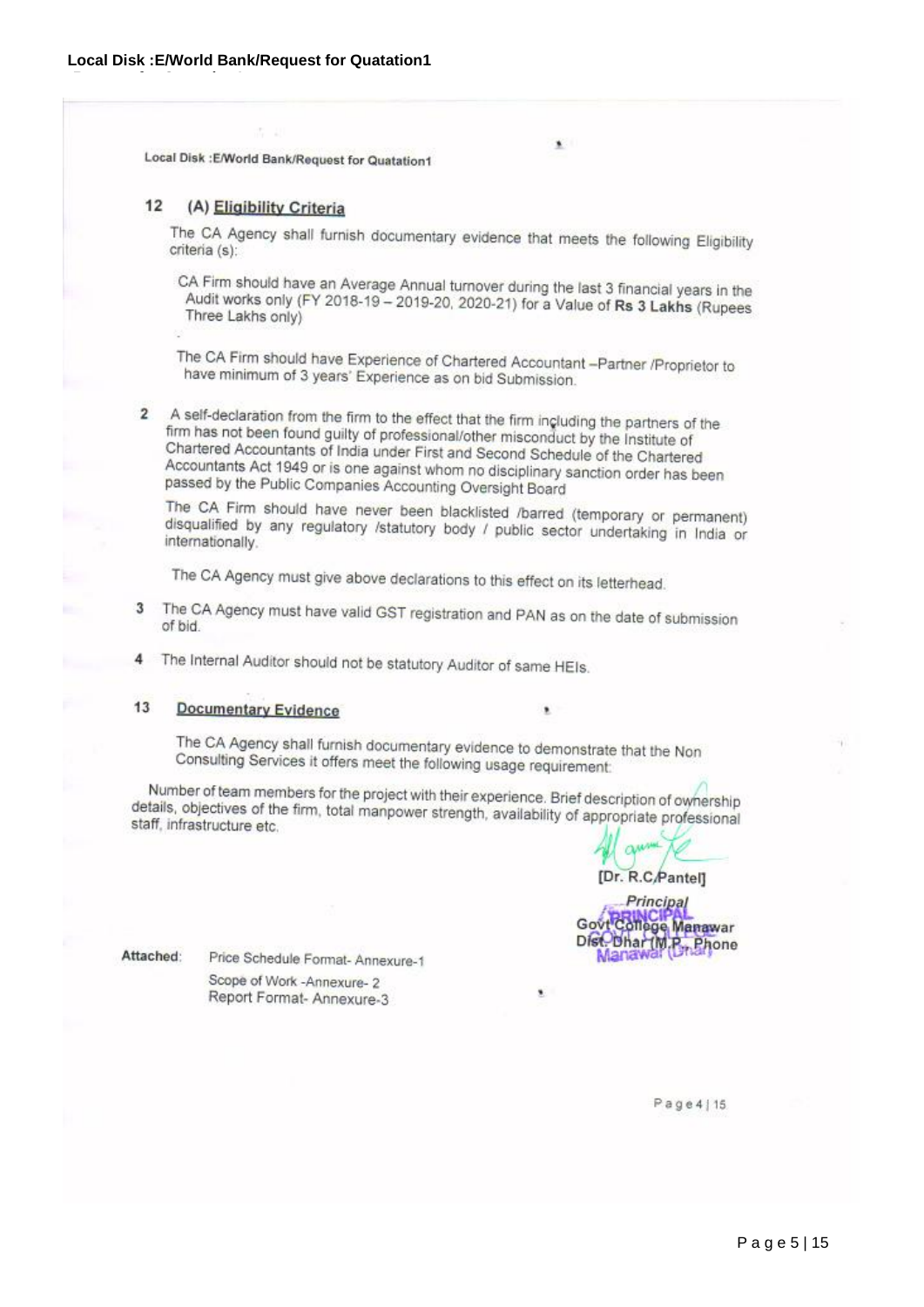| Date:<br><b>Annexure- 1 - Price Schedule Format</b> |                                                                                                                                                                        |                         | LTE No: <b>Govt College Manawar</b> | /LTE/2020/ |                                                                             |                                                                                             |
|-----------------------------------------------------|------------------------------------------------------------------------------------------------------------------------------------------------------------------------|-------------------------|-------------------------------------|------------|-----------------------------------------------------------------------------|---------------------------------------------------------------------------------------------|
|                                                     | $\overline{2}$                                                                                                                                                         | 3                       | 4                                   | 5          | 6                                                                           |                                                                                             |
| Line<br><b>Item</b><br>$N^{\circ}$                  | <b>Description of Goods</b>                                                                                                                                            | <b>Physical</b><br>unit | Quantity                            | Unit price | <b>Total price</b><br>per line item<br>including<br><b>GST</b><br>$6 = 4*5$ | <b>GST payable by</b><br>the CA Agency<br>per line item if<br><b>Contract is</b><br>awarded |
|                                                     | Internal Audit of College WB Funded Project<br>Account as per the Scope of Work F.Y. 2018-19( if<br>any Transaction of World Bank exist), 2019-20 and 2020-<br>$21$ ). | Half<br>Yearly          | 6                                   |            |                                                                             |                                                                                             |
| $\overline{2}$                                      | Handholding in Book Entries for F.Y 19-20 & 20-21                                                                                                                      |                         |                                     |            |                                                                             |                                                                                             |
|                                                     | <b>Total Price in Rs</b>                                                                                                                                               |                         |                                     |            |                                                                             |                                                                                             |

Signature of the CA Agency CA Agency CA Agency Company Name

Name of the Signature Authority **CA Agency Company Seal / CA Registration No.**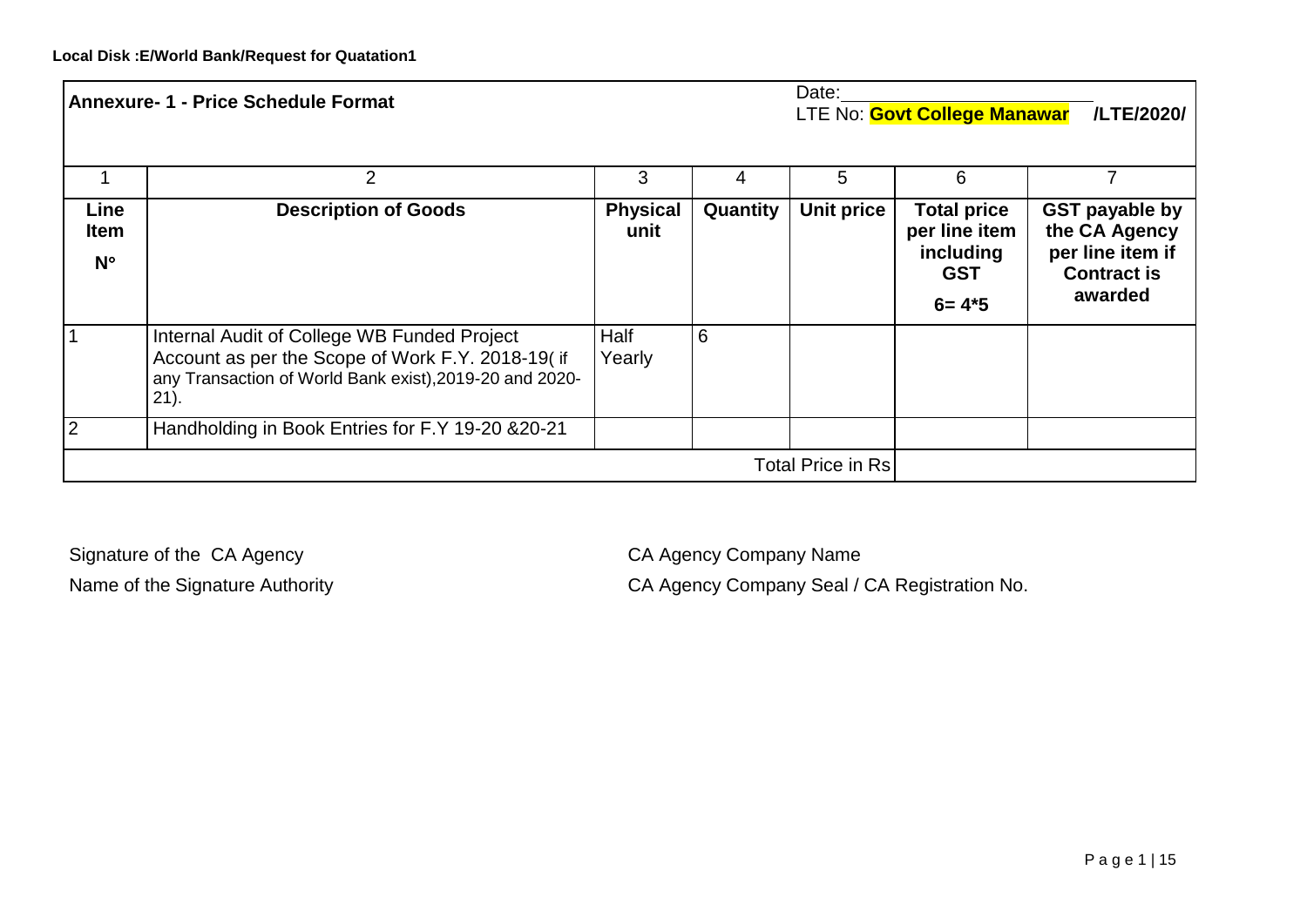Annexure II

#### **SCOPE OF WORK - INTERNAL AUDITOR**

The Scope of Work of internal audit activities encompasses the MPHEQIP fund only and will include the following:

The audit would cover the compliance of all rules, regulations and guidelines issued time to time by the Department of Higher Education and/or Department of Finance Madhya Pradesh or any other statutory/governing bodies.

Hand holding, assist, Support, capacity building on financial Entries in Tally (FMS).

Colleges have procured the financial Management Software i.e. Tally ERP-9 and planning to make the financial Entries of F.Y 2019-20 and 2020-21 into the system hence selected Auditor is required to assist the Data entry process and support and capacity building on financial Entries in Tally (FMS) for the college Accounting staff. Further the prospective Internal Auditor will help the accounting staff in resolving the issues during the entries pertaining to the FMS applications as and when required. Requirement of the IA availability on continuous basis is required during the Data entry process.

Prospect bidder may visit the college at their own cost to understand the volume of work.

The prospective Internal Auditor, to submit the Financial quote as per the Annexure "1" of LTE.

The scope of the assignment will be comprehensive and will cover the audit of the project related activities and transactions of all cost centers. Internal Audit should provide assurance, whether:

- a. Project funds have been used, in accordance with the conditions of the relevant project/program/scheme and only for the purposes for which the budget/fund was provided in an efficient and effective manner.
- b. All necessary supporting documents, records, and accounts have been kept and filed appropriately in respect of the project/funds as per the order issued by the Higher Education Department, Government of Madhya Pradesh, State project Directorate and any other governing body.
- c. Goods, services and non-consultancies have been procured in accordance with the standard procurement procedure prescribed under MP Procurement Rules, Procurement Manual applicable for MPHEQIP and Guidelines issued by Higher Education Department, Government of Madhya Pradesh and any other governing body. Procurements made under Component 3 of the Project have followed the World Bank Procurement Guidelines.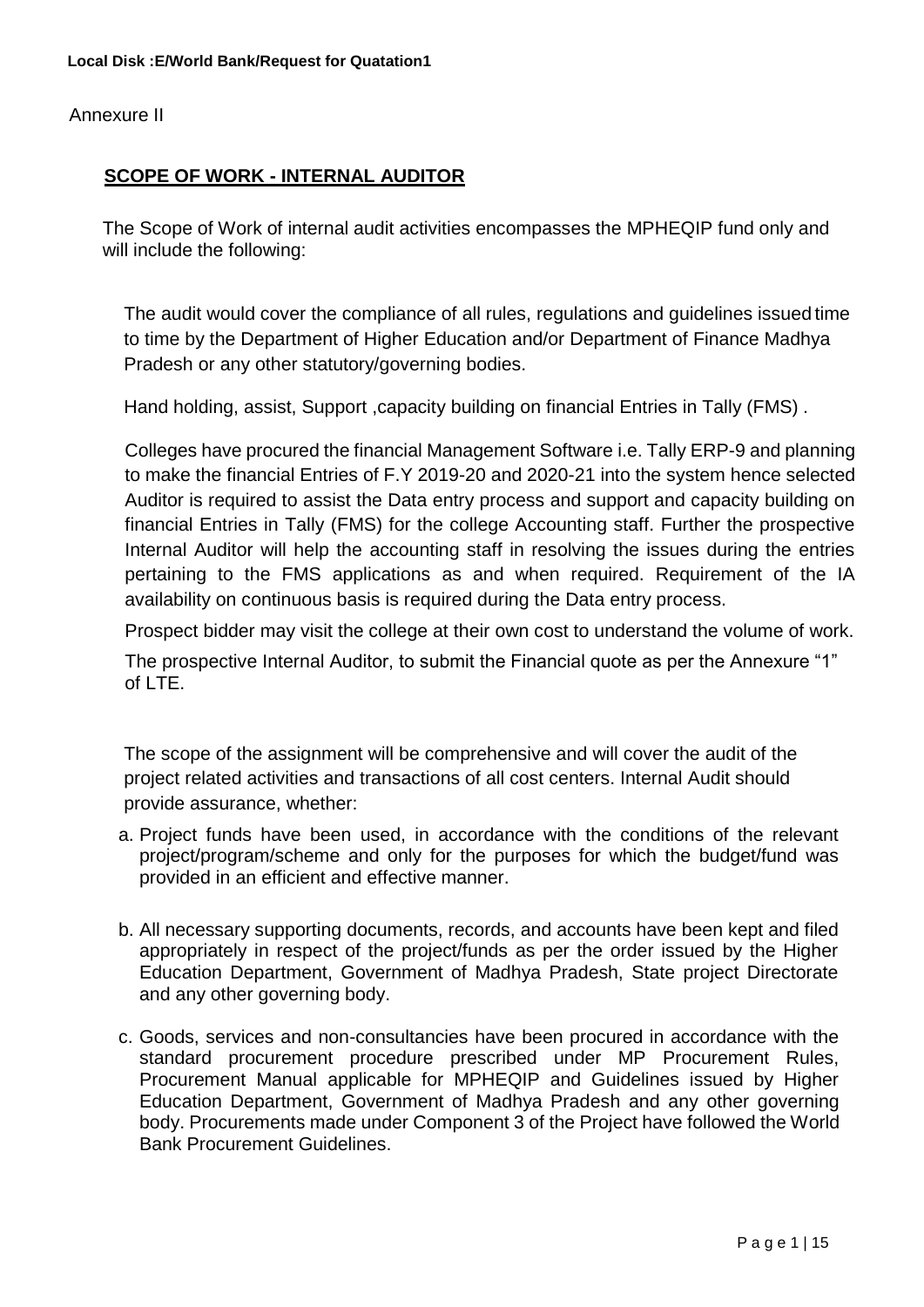#### **Local Disk :E/World Bank/Request for Quatation1**

- d. World Bank's ["Procurement R](http://www.worldbank.org/html/opr/procure/guidelin.html)egulations for IPF Borrowers "Procurement of Goods, Works and Non-Consulting Services under IBRD Loans and IDA Credits & Grants by World Bank Borrowers (January 2011), as updated in July 2014 ("Procurement Regulations"), are applicable and is open to all eligible Bidders as Eligibility Criteria in the Procurement. Interested CA Agency may visit the WB web site for further Information.
- e. Timely budget allocation /Fund remittance to HEIs and its effective utilization are in order and does not create any bottleneck in implementation of project.
- f. Effective financial management systems including internal controls are in operation throughout the period under audit examination. This would include aspects such as adequacy and effectiveness of accounting, financial and operational controls, and any need for revision; level of compliance with established policies, plans and procedures, reliability of accounting systems, data and financial reports; methods of remedying weak controls or creating them where there are none; verification of assets and integrity, controls, security and effectiveness of the operation of the computerized accounting system.
- g. The audit would also cover all consultancies or other contracts awarded by the HEIs as well as the Project Directorate as the case may be. Whether the contracts are being administered as per the terms of the contract; whether the outputs of the Agencies /contractor/consultants are being monitored for quantity/quality (as applicable), timeliness etc. and whether there is appropriate documentation of the same. Whether payments to contractors are being made in a timely manner.
- h. The Auditor should have adhered to compliance of Financial manual and Procurement Manual at HEIs level.

Auditor need to analyses and ensure to Implementation of Internal Control in allotted **HFIs** 

- a. Analyzing Risk factors
- b. Adequacy of internal controls (e.g. maker checker, daily day book checking etc.)
- c. Roles and responsibilities
- d. Deputing key persons for implementing internal controls
- e. Periodical Review of system

Specific areas of audit should include the following based on the broad audit activities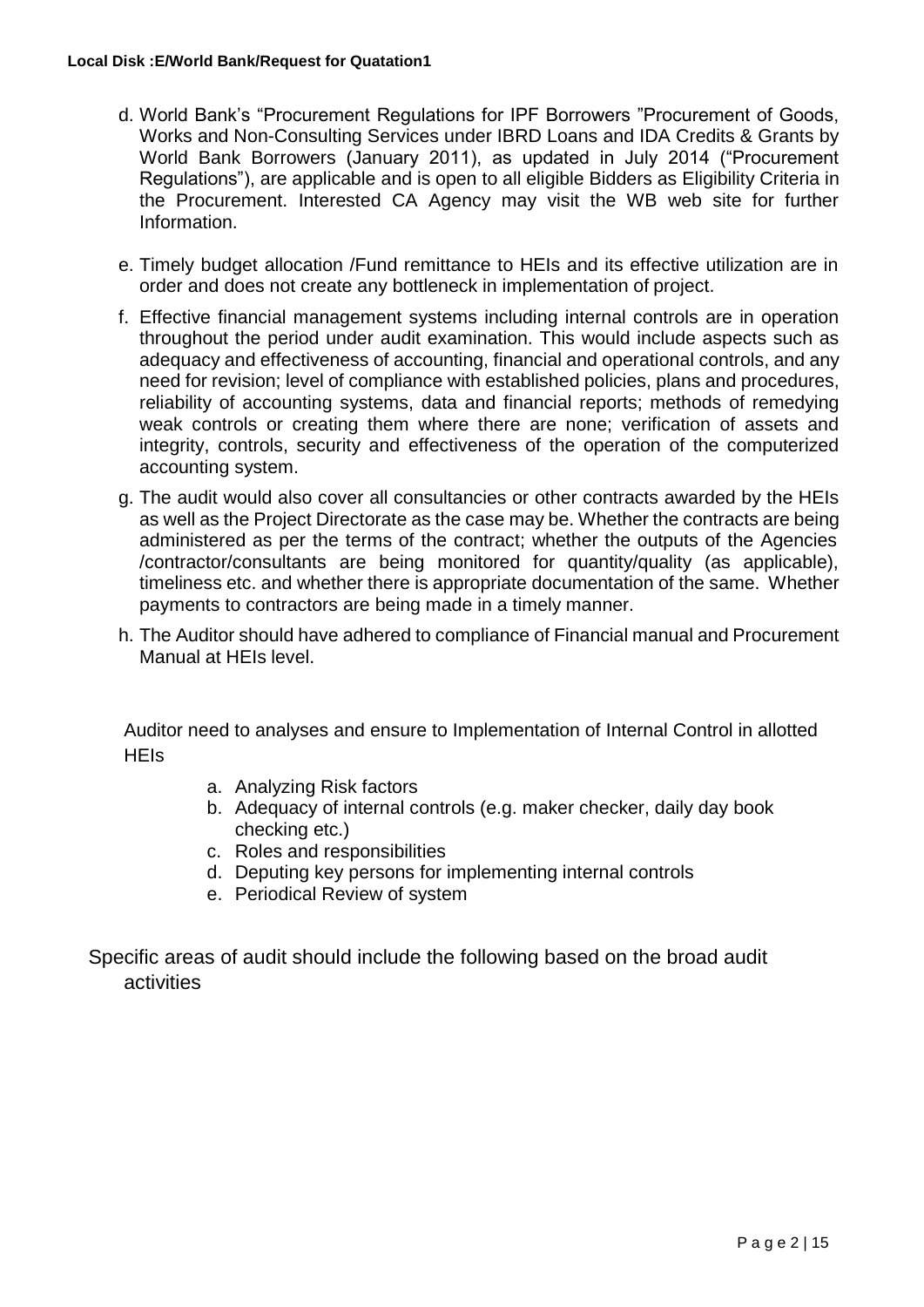- a. An assessment of the adequacy of the program's financial management system, including internal controls. This would include aspects such as adequacy and effectiveness of accounting, financial and operational controls exercised by the implementing agencies and suggestions of improvement, if any. Migration audit which covers checking of opening balances from manual system to online system when the latter is rolled out.
- b. Ensure timely Resolution of AG and Statutory audit objections or any queries raised by the State Project Directorate/ Higher Education Department and GoMP.
- c. Verify and validate that the funds have been used in accordance with the relevant financial norms and financial regulations with due attention to economy and efficiency, and only for the purpose for which the financing has been provided.
- d. Verify that the generally accepted Accounting Principles are followed by all entities that are authorized to incur expenditure under world bank project.
- e. Assessment of efficiency and timeliness of fund flow and reporting (Utilization Certificates) mechanism for implementation of project activities.
- f. Assessment of the adequacy of financial and administrative delegation and segregation of duties and controls.
- g. Assess, if the expenditures incurred/ advances provided are duly authorizedas per the financial and administrative delegation approved by the Executive Committee.
- h. Verify expenditure incurred are in accordance with the IDP norms, operational guidelines, legal agreement or any other clarifications issued from time to time.
- i. Verify if adequate and proper supporting documents, namely, purchase orders, tender documents, invoices, vouchers, receipts, pay bills, TA bills etc. are maintained and linked to the transactions (100%).
- j. Check if Reconciliation of Treasury and accounts of HEI is regularly carried out on a monthly basis and necessary corrections on account of Treasury's credits/debits and are accounted for concurrently.
- k. Physical verification of the Assets for Completeness, existence, recording, safeguard and utilization
- l. Ascertain the reliability of integrity, controls, security and effectiveness of the operation of computerized system.
- m.Verify and reconcile the Statement of Expenditure submitted by HEIs against allotted fund with reference to records and accounts books maintained at HEIs office and report the variance in tabulation form for making necessary corrections/adjustments while releasing further grants.
- n. Verify if funds have been used in accordance with the conditions of the relevant legal agreements and only for the purposes for which the financing was provided.
- o. Guide HEIs on maintenance of SOEs (Statement of Expenditure) clear linkages between the books of account.
- p. Term Deposit and other Deposits (in any form) should be reconciled with Bank / Deposit Statement.
- q. Any other work related to above at the discretion of SPD/HEI.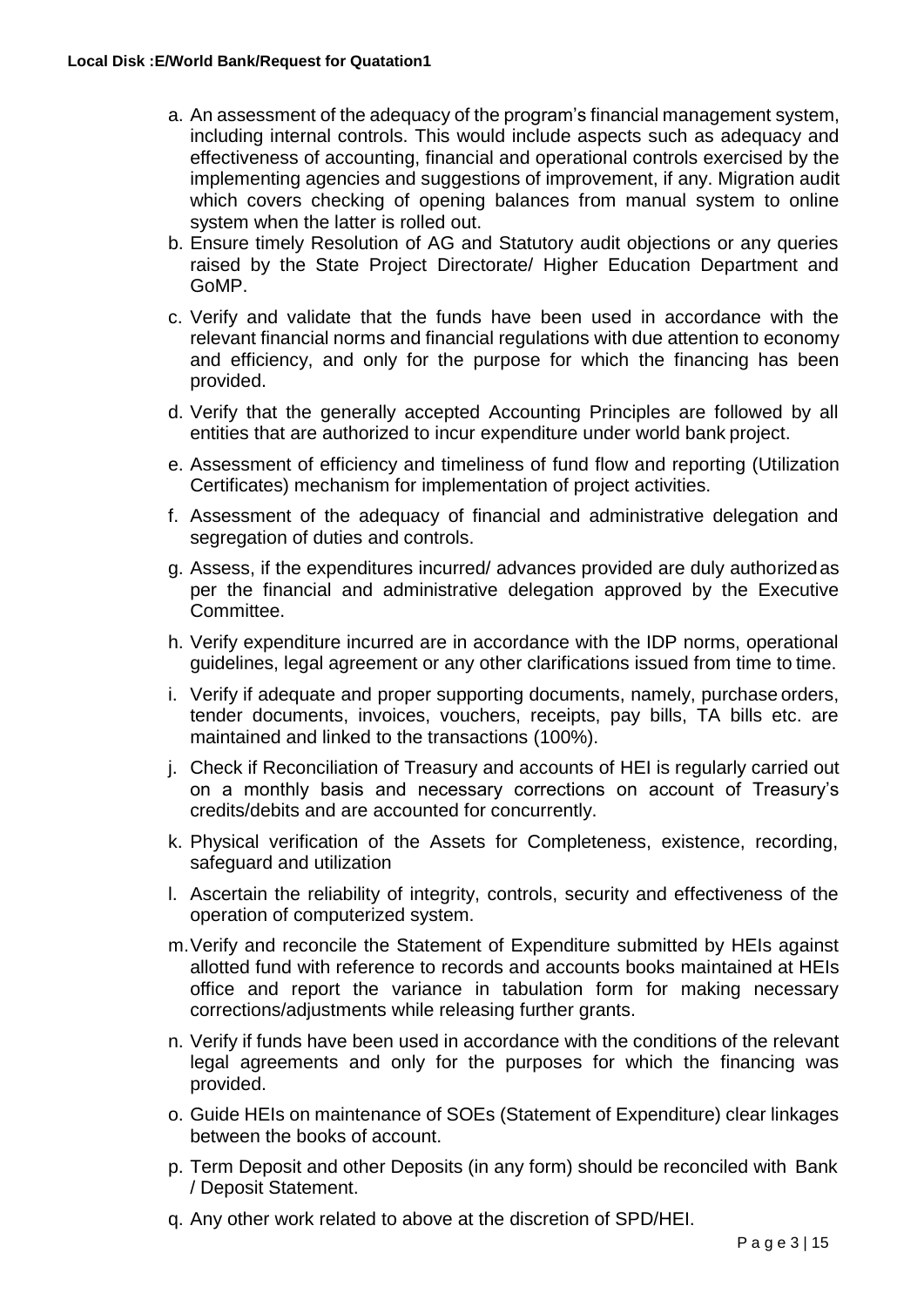#### **14** PERIOD OF EMPANELMENT

Initially the Internal Audit contract with the CA Agency will be for Three years i.e Financial year 2018-19(If any Transaction of World Bank Project exist),2019-20 and F.Y 2020-21 which will be extended further another one year based on the performance on Mutual Agreed terms and conditions.

#### **15** DELIVERABLES- REPORTING

The auditor will have to certify the financial statements generated manually for 2018-19(if any Transaction of World Bank exist) and from Tally for FY 2019-20 and FY 20-21 and flag any issues on the same

The CA Agency should provide an executive summary highlighting critical issues which require the attention of the Additional Director of the Division and State Project Directorate, In addition to the Half Yearly report in prescribed format (Annexure III). The executive summary should also include the status of action taken on the previous recommendations and queries raised by the Auditor.

All reporting will be made on Half yearly basis. The reports will comprise of summary of the key findings, implications and recommendations to enable the State Project Directorate and the HEI's to take timely actions. The audit observations should be supported by instances and quantified, as far as practicable.

The audit observations should be discussed with the auditee entity before they are finalized and should be duly signed by auditee.

The audit reports should be submitted within 15 days after completion of Half yearly audit. Any delay beyond 15 days for any report attracts the penalty of Rs 200 per day delay till 30 days. After that termination of the contract will be initiated without any financial liability of the SPD.

#### **16** Payments

Colleges shall pay the Internal Auditor on Half Year basis upon submission of the Internal Audit report for the previous Half year.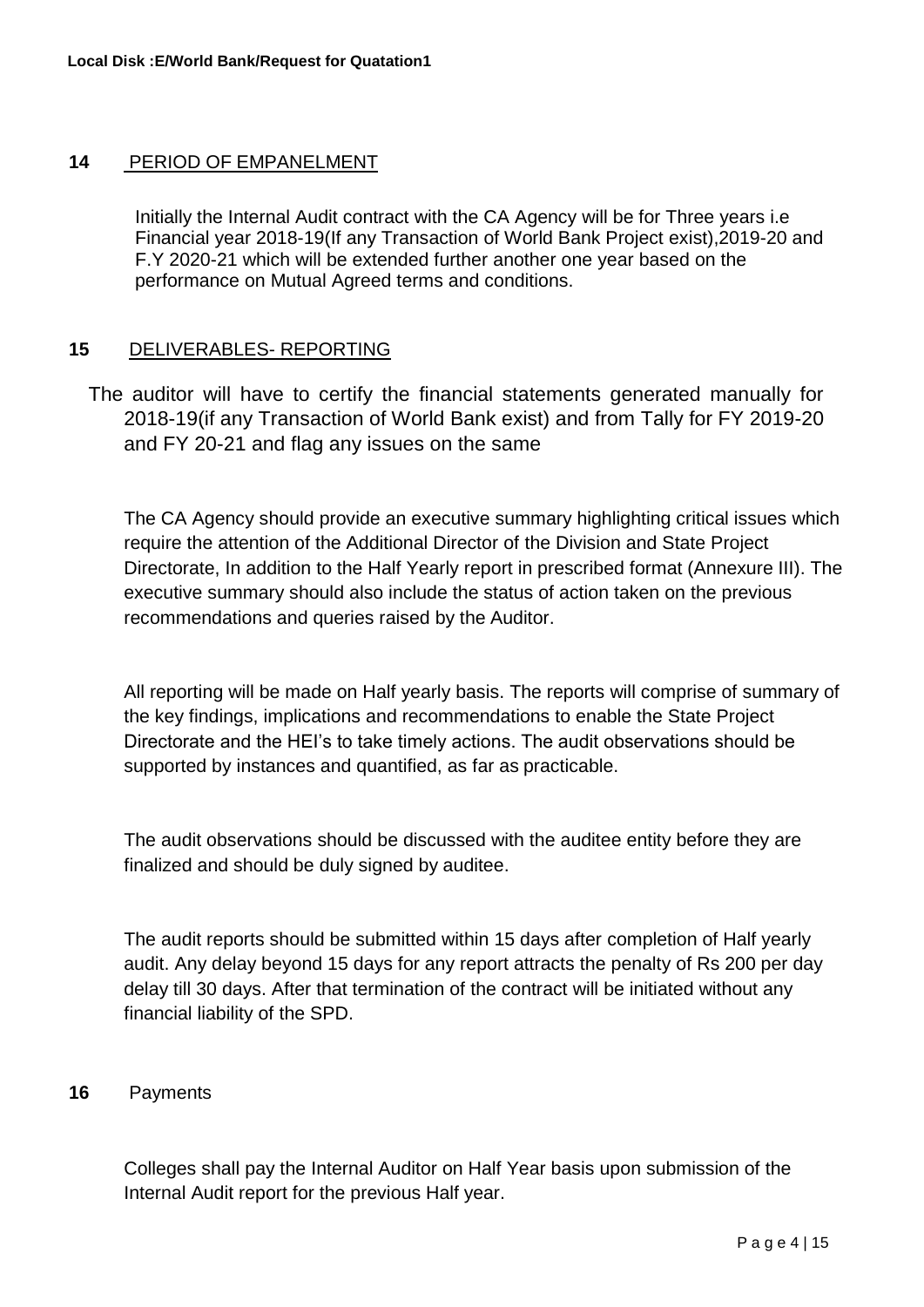# **17** Time lines for deliverables

SPD and HEI's Time lines of conducting the audit will be as follows:

| Year                                        | <b>Period of Audit</b>             | line for submission<br>Time<br>of<br>Reports |
|---------------------------------------------|------------------------------------|----------------------------------------------|
| 2018-19                                     | <b>First Half Year</b>             | 30 Nov 2020                                  |
| (If any Transaction of<br>World Bank exist) | $(1.4.2018 \text{ to } 30.9.2018)$ |                                              |
|                                             | Second Half Year                   | 30 Nov 2020                                  |
|                                             | 1.10.2018 to 31.3.2019             |                                              |
| 2019-20                                     | First Half year                    | 30 Nov 2020                                  |
|                                             | $(1.4.2019 -$<br>30.9.2019)        |                                              |
|                                             | <b>Second Half Year</b>            | 30 Nov 2020                                  |
|                                             | (1/10/2019<br>to<br>31.3.2020)     |                                              |
| 2020-21                                     | First Half year                    | 30 Nov2020                                   |
|                                             | (1.4.2020)<br>to<br>30.9.2020)     |                                              |
|                                             | Half<br>Second<br>Year             | 30 April 2021                                |
|                                             | (1/10/2020)<br>to<br>31.3.2021)    |                                              |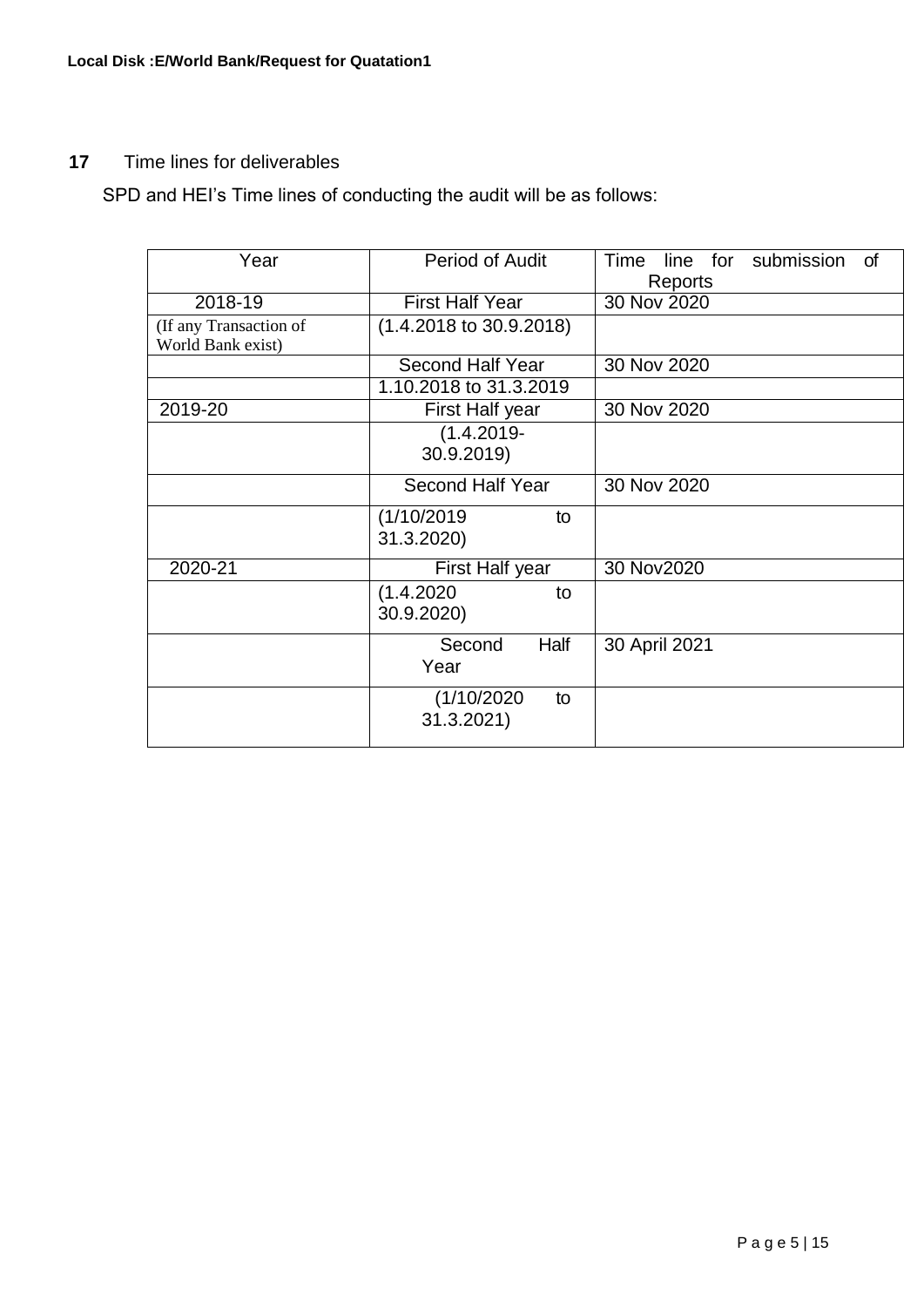**Annexure III** 

**REPORTING FORMAT**

- **A. CA FIRM NAME**
- **B. CHARTERED ACCOUNTANTS**
- **C. COLLEGE NAME**

#### **D. REPORT OF INTERNAL AUDIT-**

Based on the information available, observations made during our visits, and staff's explanation & information submitted to us our observations are summarized as under.

#### **E. PERIOD**

#### **F. DISTRICT / DIVISIONS AUDITED** –

#### **G. REGISTERS-**

We have verified the following Registers/ Books/Records for the period under review:

| S.no | <b>Name</b><br>Οf<br><b>Books/Records</b> | Registers/ | <b>Auditors Observations</b> |
|------|-------------------------------------------|------------|------------------------------|
|      | <b>Physical registers</b>                 |            |                              |
| 01   | Inward / outward register                 |            |                              |
| 02   | Fixed assets register                     |            |                              |
| 03   | <b>Advance Register</b>                   |            |                              |
| 04   | <b>Bill Register</b>                      |            |                              |

#### **H. LEDGERS**

| S.no | <b>Creditors Ledger</b>                                                                        | <b>Auditors Observations</b> |
|------|------------------------------------------------------------------------------------------------|------------------------------|
| 01   | payments issued for Vendor<br>All<br>payment are required to be adjusted<br>bill to bill only. |                              |
| 02   | Disallowance of expenditure as per<br>the World Bank Rules                                     |                              |
| 03   | Procedural Lapse (Compliance<br>of<br>Procurement manual).                                     |                              |
| 04   | Procedural Lapse (Compliance of<br>Financial manual).                                          |                              |
| 05   | All Purchase made under the MP<br>Procurement Rule, if not give details                        |                              |
| 06   | While<br>To check Discount/ Penalty<br>making payment to Vendor                                |                              |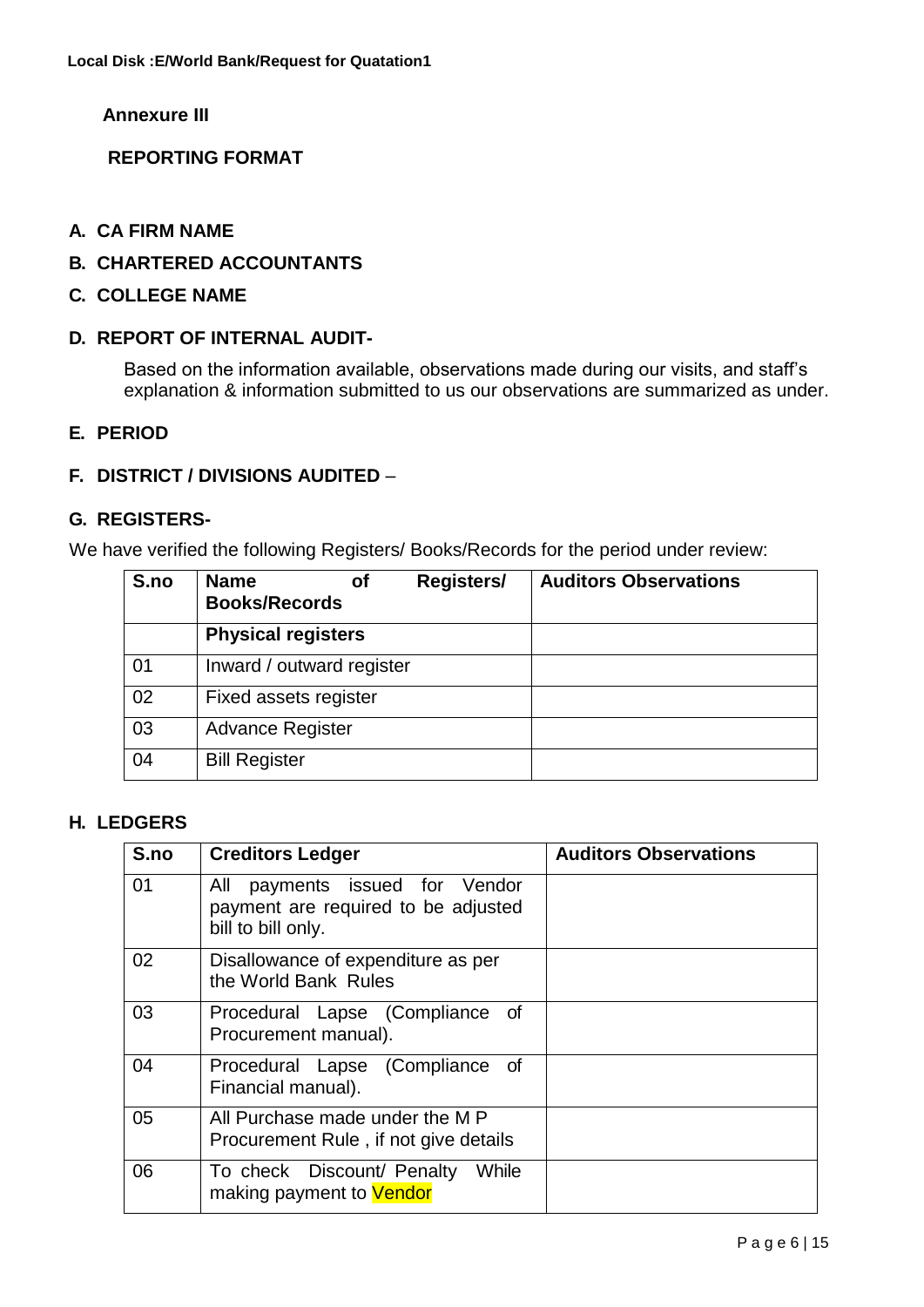| 07 | Advance Given to any person and<br>adjustment their off?                                        |  |
|----|-------------------------------------------------------------------------------------------------|--|
| 08 | Debit balance Vendor a/c                                                                        |  |
| 09 | Whether it is reconciled with <b>Vendor</b><br>account or not.                                  |  |
| 10 | Suspense a/c: Suspense's account<br>created by                                                  |  |
| 11 | Trial balance:                                                                                  |  |
| 12 | Accounting books & records not<br>maintained.                                                   |  |
| 13 | Marking of Individual Fixed Assets<br>procured under world Bank fund and<br>their verification. |  |
| 14 | Whether assets is properly used for<br>purpose for which it was<br>the<br>purchased             |  |

# **I. Payments (if any) Audit Observations required to be covered:**

| Sr.<br>no. | <b>Report Name</b>                                                              | <b>Auditors</b><br><b>Remark</b> | <b>Action</b><br>taken<br>By HEI<br>to<br>rectify |
|------------|---------------------------------------------------------------------------------|----------------------------------|---------------------------------------------------|
| 01         | Treasury voucher<br>expenses<br>head classification                             |                                  |                                                   |
| 02         | Treasury vouchers authorisations<br>and receiver signature                      |                                  |                                                   |
| 03         | Treasury voucher Serial<br>nos.<br>tallying with Accounting system              |                                  |                                                   |
| 04         | vouchers<br>without<br>Treasury<br>approval entered in to software              |                                  |                                                   |
| 05         | Supporting documents<br>with<br><b>Treasury Voucher</b>                         |                                  |                                                   |
| 06         | Treasury Expense head as per<br>voucher and software account                    |                                  |                                                   |
| 07         | Petty cash payments made in<br>excess of specified limit(Let Rs<br>500)         |                                  |                                                   |
| 08         | cash voucher Revenue stamp<br>affixing as per State Govt. rules (if<br>required |                                  |                                                   |
| 09         | Advance given to staff and<br>its<br>recovery process                           |                                  |                                                   |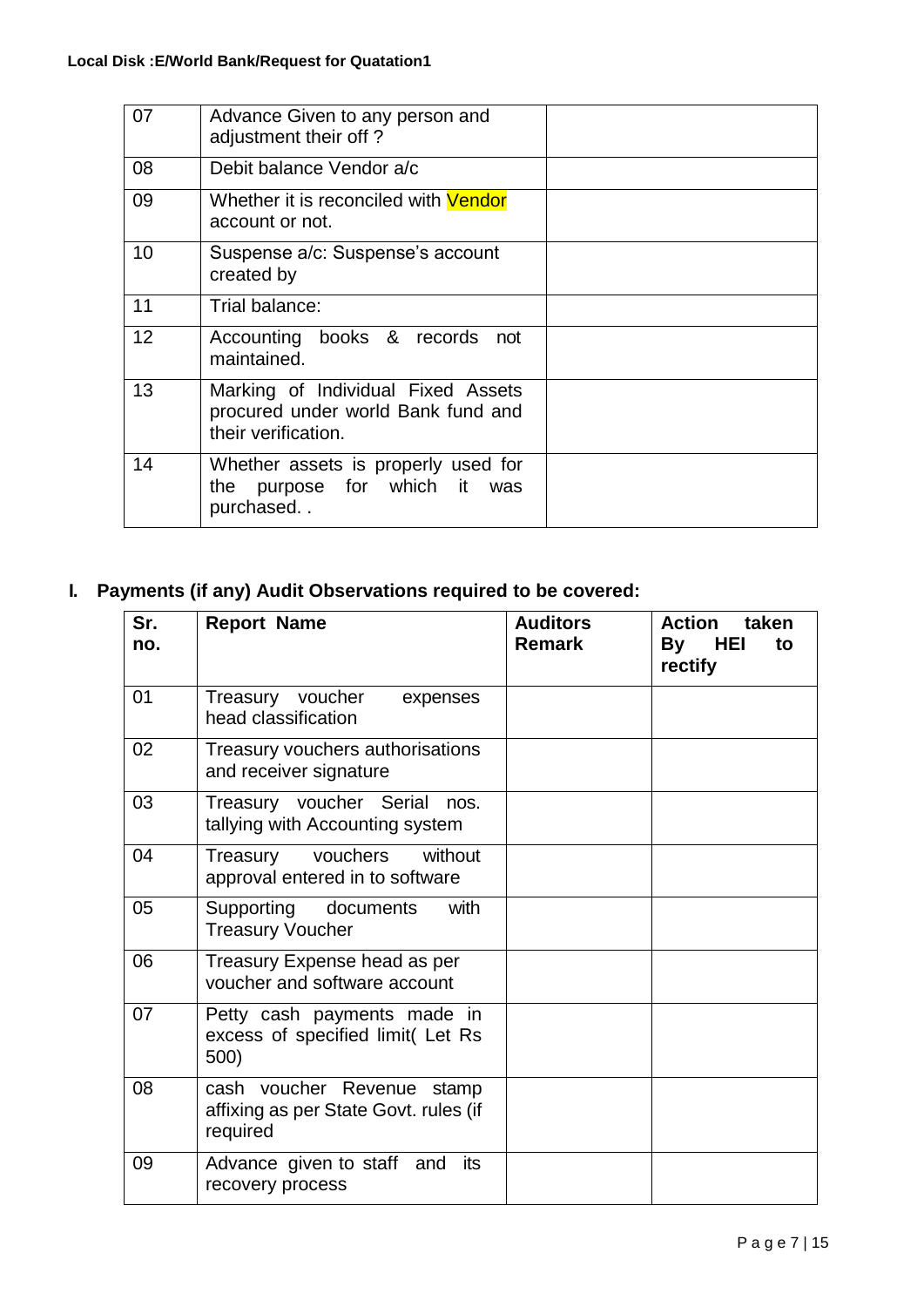| 10 | <b>Treasury Payment voucher filing</b><br>system                 |  |
|----|------------------------------------------------------------------|--|
|    | Reconciliation of<br>Treasury<br>expenses with books of accounts |  |

### **J. EXPENSES ANALYSIS**

We have verified all the Expenses during the period under review and our observations are as follows:

Fund Wise Details::- World Bank .

| Sr.<br>no. | <b>Expenses</b> | <b>Expenses</b><br>to<br>up<br>previous<br>Quarter | <b>Expenses</b><br>made in<br>current<br>Quarter | <b>Total</b><br><b>Expenses</b> | <b>Remark</b> |
|------------|-----------------|----------------------------------------------------|--------------------------------------------------|---------------------------------|---------------|
| 01         |                 |                                                    |                                                  |                                 |               |
| 02         |                 |                                                    |                                                  |                                 |               |
| 03         |                 |                                                    |                                                  |                                 |               |
| 04         |                 |                                                    |                                                  |                                 |               |
| 05         |                 |                                                    |                                                  |                                 |               |
| 06         |                 |                                                    |                                                  |                                 |               |
| 07         |                 |                                                    |                                                  |                                 |               |
| 08         |                 |                                                    |                                                  |                                 |               |
| 09         |                 |                                                    |                                                  |                                 |               |

# **K. Budget**

Budget were received for the period under review and the following are our observations:

| Sr.<br><b>No</b> | <b>Name of Report</b>                                                                              | <b>Auditor Observations</b> |
|------------------|----------------------------------------------------------------------------------------------------|-----------------------------|
| 01               | Is any Budget allotted during the period for any<br>fund ? if yes than given the fund wise details |                             |
| 02               | Is all allocated fund is utilized against the budget<br>if not give reason why it is not utilized  |                             |
| 03               | if its pending than reason why it is pending                                                       |                             |
| 04               | Utilisation Certificate sent to S.P.D. office                                                      |                             |

# **L. AG Audit objection**

| Sr.<br><b>No</b> | <b>Name of Report</b> | <b>Auditor Observations</b> |
|------------------|-----------------------|-----------------------------|
|                  |                       |                             |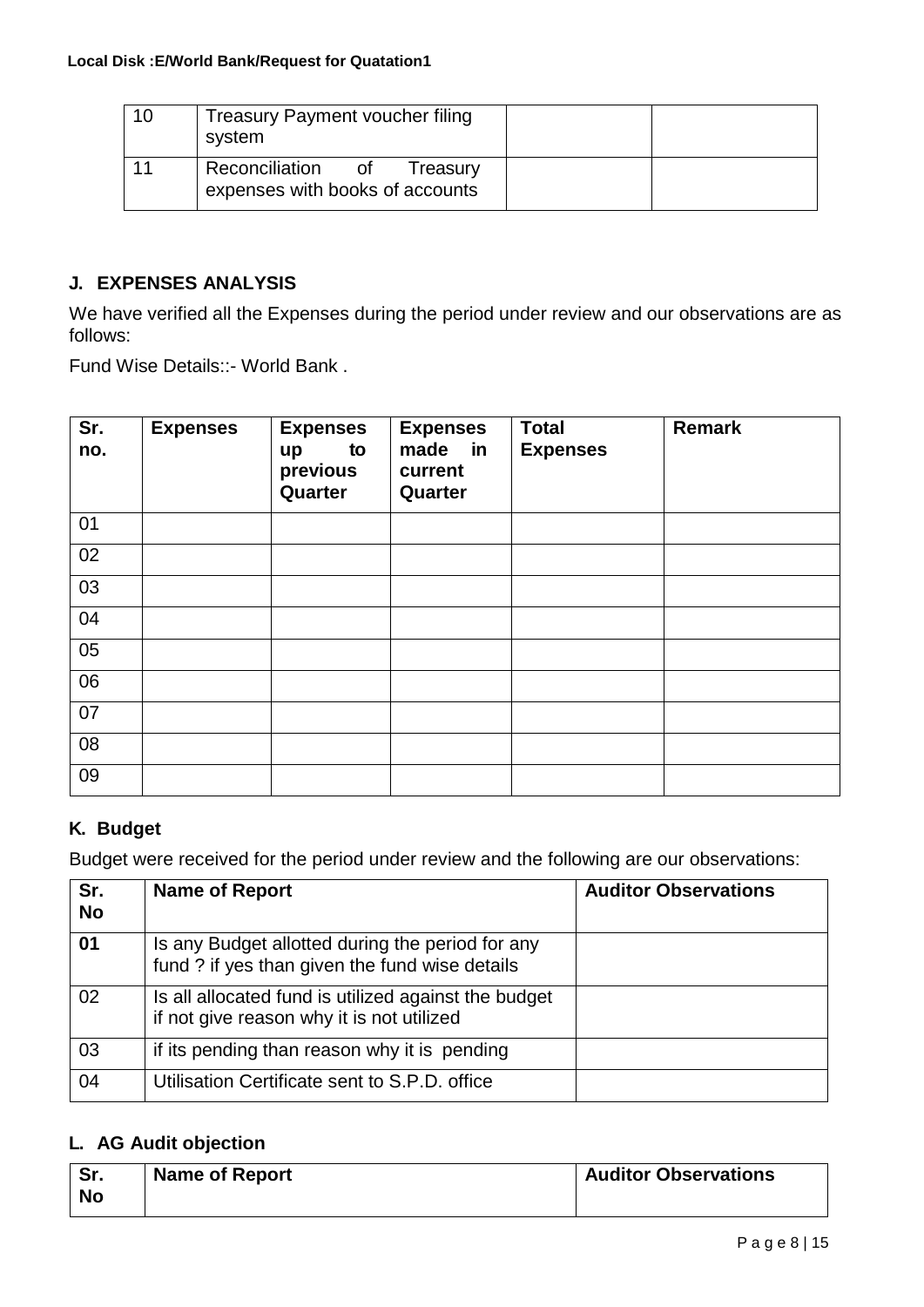| 01 | Is any AG audit conducted during this period if<br>yes details                                                           |  |
|----|--------------------------------------------------------------------------------------------------------------------------|--|
| 02 | Is any AG audit Objection pending till date if yes,<br>than details of pending objection and reason why<br>it is pending |  |

# **M. General**

| Sr.<br><b>No</b> | <b>Name of Report</b>                                                                                                                    | <b>Auditor Observations</b> |
|------------------|------------------------------------------------------------------------------------------------------------------------------------------|-----------------------------|
| 01               | Admin passwords is not openly<br>given to<br>everyone.                                                                                   |                             |
| 02               | Regular Backup is taken by authorized person                                                                                             |                             |
| 03               | Physical and Computerized data is matching                                                                                               |                             |
| 04               | Audit or track changes that affect the integrity of<br>a transaction, such as changes made to Date,<br><b>Ledger Masters and Amounts</b> |                             |
| 05               | If any fraud,                                                                                                                            |                             |
| 06               | Any other remarks                                                                                                                        |                             |

### **N. PROCESS GAP**

| Sr.<br><b>No</b> | <b>Name of Report</b> | <b>Auditor Observations</b> |
|------------------|-----------------------|-----------------------------|
|                  | <b>Process Name 1</b> |                             |
|                  | Process Name 2        |                             |
| ◠                | Process Name 3        |                             |

- Note:- 1. If any above point has not satisfactory opinion than Auditor should mention the reason for not satisfaction.
	- 2. Internal Audit Reporting formats may be changed as per discretion of SPD office and HEIs according to specific need of HEI with justification and with prior approval of SPD office.
	- 3. Auditor may add separate annexure for additional points, if want to report on some additional point not covered by above format.